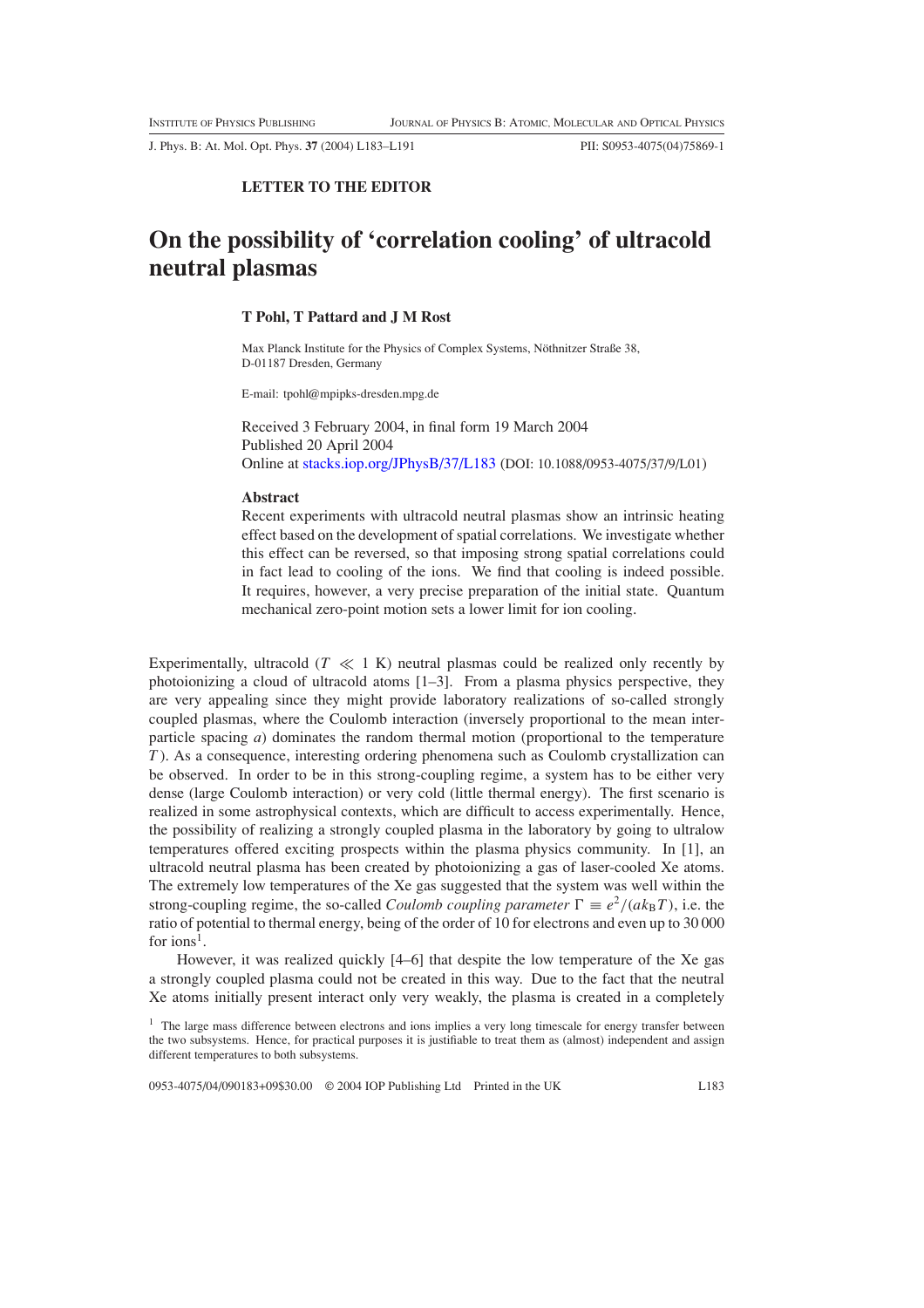uncorrelated non-equilibrium state. Hence, the subsequent conversion of potential into kinetic energy rapidly heats both the electron and ion subsystems, suppressing the development of substantial correlations [4, 7]. This effect has been termed 'disorder-induced heating' [6] or 'correlation-induced heating' [8], expressing the fact that it is the development of spatial correlations during the relaxation of the plasma towards an equilibrium state which leads to an increase in temperature. Put another way, in the initial non-equilibrium state the potential energy is higher than in the corresponding equilibrium state of a plasma of the same average density. Consequently, relaxation towards thermodynamic equilibrium will reduce the potential energy in the system and increase the kinetic energy, i.e. the temperature<sup>2</sup>. Additionally, the electrons are heated by three-body recombination as well as continuum lowering. The suppression of electron heating is thus much more difficult than simply reducing the correlation heating. At present, there is a proposal of mixing the plasma with a gas of Rydberg atoms, so that collisional ionization of these Rydberg atoms removes energy from the electron component of the plasma [9].

For the creation of a strongly coupled ionic component, different procedures have been suggested to avoid these heating effects, namely (i) using fermionic atoms cooled below the Fermi temperature in the initial state, so that the Fermi hole around each atom prevents the occurrence of small interatomic distances [7]; (ii) an intermediate step of exciting atoms into high Rydberg states, so that the interatomic spacing is at least twice the radius of the corresponding Rydberg state [6] and (iii) the continuous laser-cooling of the plasma ions after their initial creation, so that the correlation heating is counterbalanced by the external cooling [10, 11]. So far, none of these procedures has been realized experimentally, however it has been shown theoretically that continuous laser-cooling can indeed lead to a strongly coupled plasma, connected with crystallization of the expanding system [11]. In this case, the correlation heating effect is still present and is offset by an additional external cooling mechanism. Proposals (i) and (ii), on the other hand, aim at suppressing the heating directly by avoiding the small inter-particle distances leading to a large potential energy, i.e. by introducing (spatial) correlation in the initial state. As has already been noted in [6], this could also be achieved using optical lattices to arrange the atoms.

At this point, the question arises whether the correlation heating could not only be avoided, but could actually be reversed and turned into cooling. As argued above, correlation heating describes the fact that the uncorrelated ions created in the photoionization process have a higher potential energy than in the thermodynamical equilibrium state. Hence, equilibration will reduce the potential energy and increase the kinetic energy of the system, making the ions hotter than the atoms in the initial gas state. On the other hand, it is conceivable that the atomic gas might be prepared in an 'overcorrelated' state, where the potential energy is lower than its equilibrium value. In this case, equilibration must increase the potential energy at the cost of the kinetic energy, i.e. the temperature must *decrease*. This effect of 'correlation cooling' has been described before in [12] and, based on a kinetic approach, in more general terms in [13]. In [12], the overcorrelated initial state was achieved by suddenly decreasing the Debye screening length, i.e. the temperature of the electrons, rather than by inducing spatial order. It was shown that in this way, a reduction in temperature of the order of a few per cent does indeed occur for the temperatures and densities considered.

In the present letter, we explore an alternative scheme for achieving correlation cooling, namely the use of an optical lattice to induce spatial correlations in the initial state as

<sup>&</sup>lt;sup>2</sup> In view of the fact that the initial state of the plasma is far from equilibrium, it is not really justifiable to associate a temperature with it, the properties of the system are not those of a state in thermodynamical equilibrium with the same kinetic energy. However, *before* the photoionization occurs the atomic gas has a well-defined temperature, and it is the temperature of these atoms that can be compared to that of the ions after equilibration.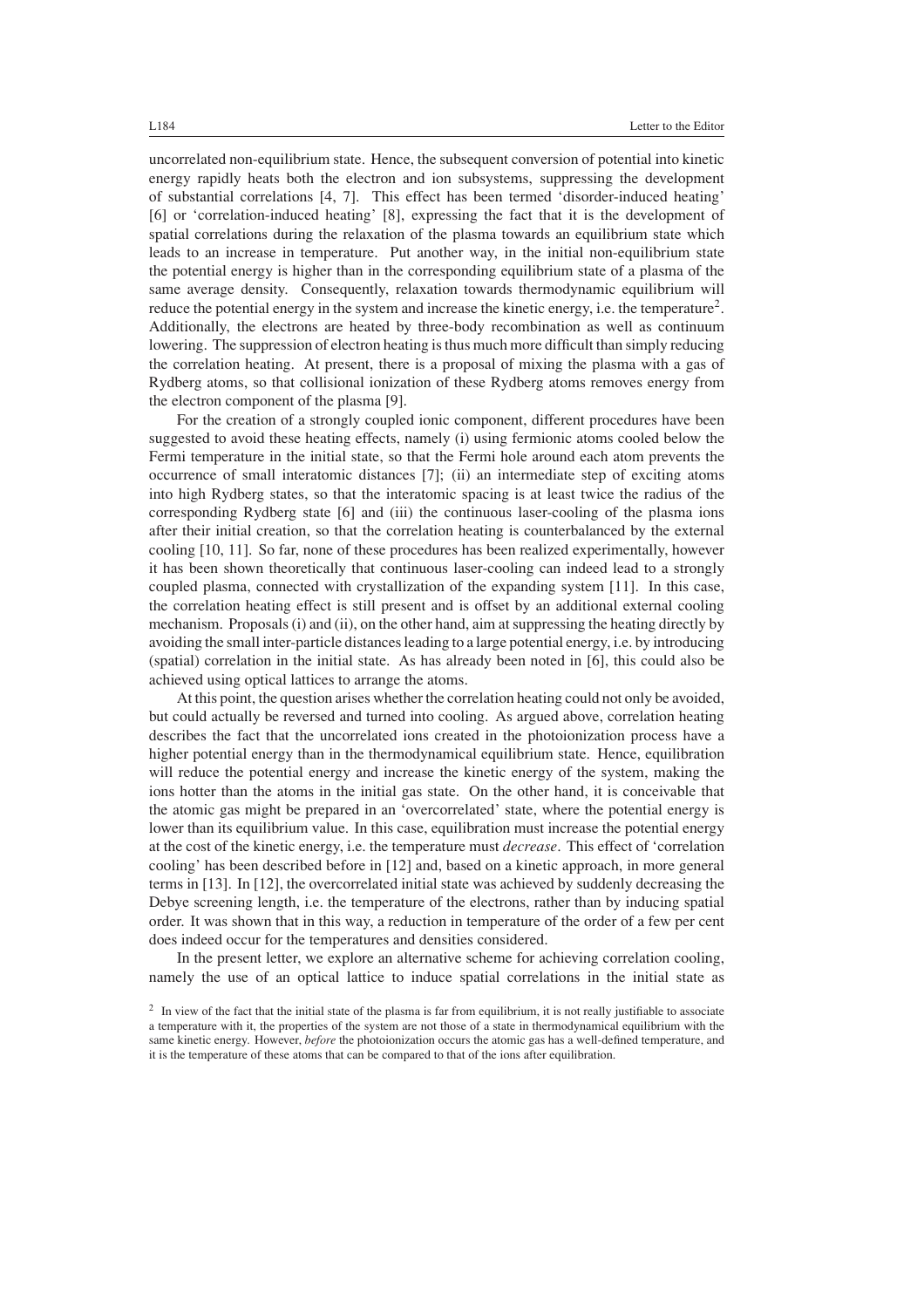

<span id="page-2-0"></span>Figure 1. (a) Time evolution of the ionic kinetic energy, for the whole plasma cloud (solid) and for the central region only (dashed). (b) Ratio of final to initial temperature as a function of the density-scaled inverse initial ion temperature  $\Gamma_i$ , from the numerical simulations (full circles) and from equation [\(6\)](#page-4-0) (solid line). The inset shows the final Coulomb coupling parameter.

suggested in [6]. We describe, both analytically and by molecular dynamics simulations, the situation of a fully ordered initial state where the atoms have been arranged in a perfect bcc-type lattice structure using an optical lattice. In reality, their spatial distribution will be broadened, classically due to their non-vanishing kinetic energy corresponding to the initialstate temperature, quantum mechanically corresponding to the eigenstates of the harmonic oscillator potential generated by the optical lattice. This broadening is neglected in our numerical simulations, however, its influence will be discussed in the analytical considerations below. For the sake of numerical simplicity, our initial state corresponds to a sphere cut out from a bcc lattice rather than a more realistic cylindrical shape, arguing that edge effects should be of minor importance if the number of atoms in the system is large enough. The system is propagated using the hybrid molecular dynamics method described in [11]. Briefly, an adiabatic approximation is employed for the electrons, and their distribution is obtained from the steady-state King distribution [14], widely used in the study of globular clusters. The ions are then propagated using the electronic mean field obtained from the steady-state distribution and by fully taking into account the ion–ion interactions. In the experiments under consideration, quasineutral plasmas with  $\Gamma_e$  as low as  $4 \times 10^{-3}$  [2] have been realized, making Debye screening effects negligible, while ion numbers  $N_i$  up to  $10^8$  have been obtained [15]. For our simulations, such a large particle number would lead to a prohibitively large numerical effort. However, the typical timescale for the plasma expansion is  $t_{\text{exp}} \approx \sqrt{\Gamma_{\text{e}} N_1^{1/3} \omega_0^{-1}}$ , where  $\omega_0 = \sqrt{e^2/Ma^3}$  is the Einstein frequency in the Wigner–Seitz model of a Coulomb solid and *M* is the ion mass. On the other hand, the relaxation of the ions takes place on a timescale of  $t_{rel} \approx \omega_0^{-1}$ . Hence, the same macroscopic behaviour can be obtained by decreasing  $N_i$  and increasing  $\Gamma_e$ , keeping the ratio  $t_{exp}/t_{rel}$  fixed. Therefore, for our simulations we chose  $N_i = 10^5$  and an initial electron energy corresponding to  $\Gamma_e = 0.5$ , while the bare Coulomb potential was used for the ion–ion interaction.

Figure [1\(](#page-2-0)a) shows the time evolution of the average ion kinetic energy in units of the initialstate temperature for a typical realization. Since the initial lattice configuration produces an effective oscillator potential for each ion, the relaxation process is connected with transient oscillations of the kinetic energy which are damped out due to ion–ion collisions. Additionally, the average kinetic energy increases at later times due to a radial ion acceleration caused by the thermal electron pressure, which is proportional to the density gradient. Therefore, the slow expansion of the unconfined plasma leads to a softening of the initially sharp plasma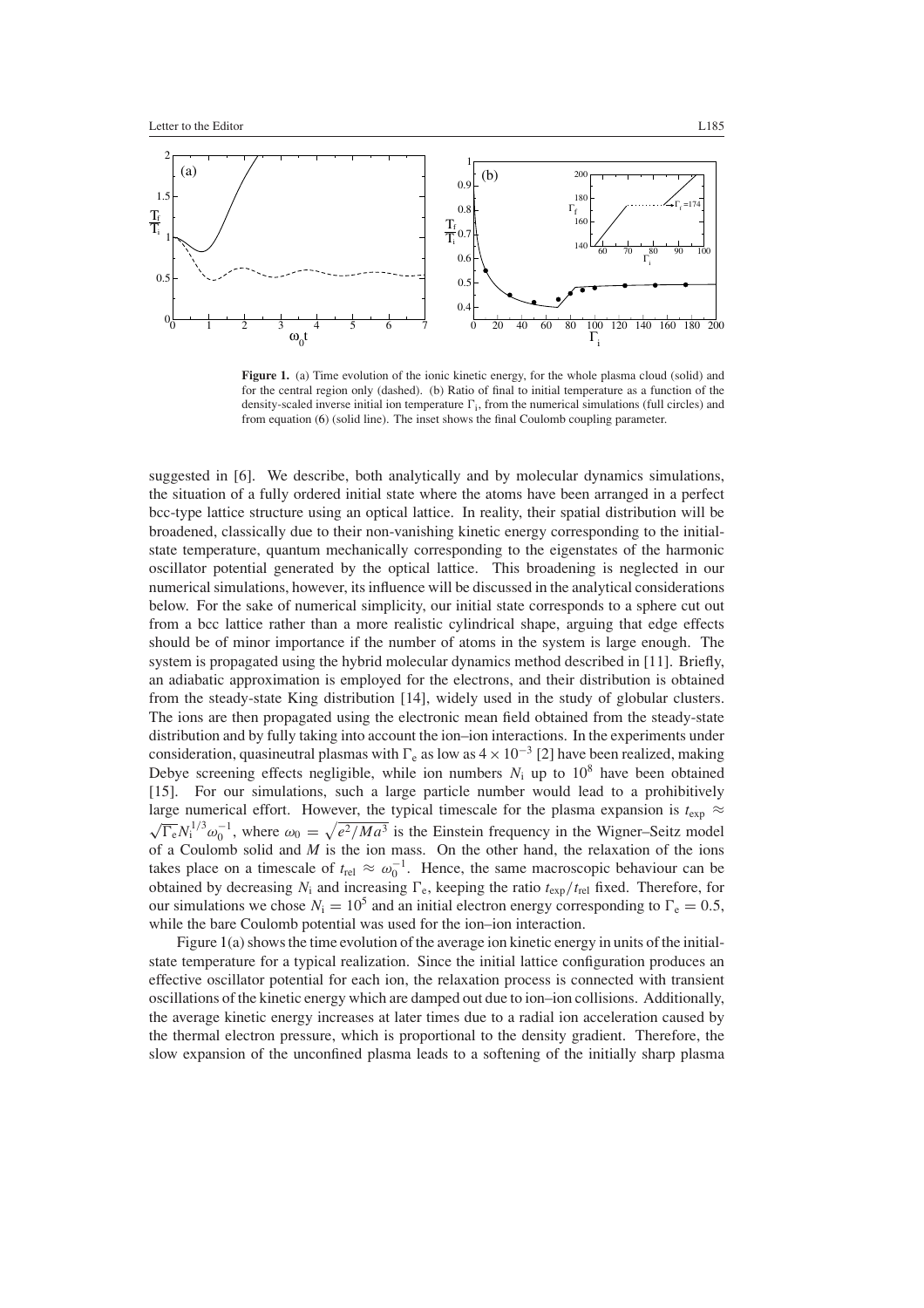edge and a modification of the velocity distribution in the outer region of the plasma only. Since this distribution is close to a Maxwellian in the central region of the plasma, the average kinetic energy is directly related to the ionic temperature *T*, while it becomes more and more dominated by the expansion energy towards the edge of the plasma. In order to highlight these edge effects, we have calculated the average ion kinetic energy from the velocity distribution in the inner region only, which is taken to be a sphere with half of the initial plasma radius. The resulting curve is shown as the dashed curve in figure  $1(a)$  $1(a)$ . Clearly, the expansion hardly affects the kinetic energy in the inner region of the plasma, leaving only the oscillations which are damped out as the system approaches thermodynamic equilibrium. As discussed above, the relaxation of the ions towards equilibrium takes place on a timescale of  $\omega_0^{-1}$ , while the typical timescale for the plasma expansion is  $\sqrt{\Gamma_e} N_1^{1/3} \omega_0^{-1}$ . Hence, a sufficiently large number of ions allow for an almost unperturbed relaxation in the inner plasma region so that a temperature can be defined in a meaningful way. (For a strontium plasma with a typical density of 5 × 10<sup>9</sup> cm<sup>-3</sup> used, e.g., in [15],  $\omega_0^{-1} \approx 0.2 \mu s$ , while  $t_{exp}$  is about 30 times larger for  $\Gamma_e = 4 \times 10^{-3}$  and  $N_i = 10^8$ .) Using the absorption imaging techniques described in [15] it should be possible experimentally to probe this inner region only. Therefore, we chose to define the final temperature as given by the inner plasma region and to neglect the finite-size effects associated with the boundary region of the plasma. The resulting  $T_f$  was estimated from the centre of the remaining oscillations and is shown in figure [1\(](#page-2-0)b) as a function of  $\Gamma_i$  by the full circles. It should be noted that the value of  $\Gamma_i$  has no meaning as a measure of nonideality of the initial plasma state, since the system may be far from equilibrium. Therefore, in the present case it should simply be viewed as a density-scaled inverse temperature rather than a Coulomb coupling parameter. As can be seen in the figure, the ratio of final to initial temperature reaches a constant value of about 0.5 as the initial temperature goes to zero. Hence, cooling can indeed be achieved on a moderate level of temperature reduction of about 50%.

For large particle numbers and if  $\Gamma_e$  is small enough such that the three-body recombination and Debye screening can be neglected, quasineutrality leads to a homogeneous electron background in the central plasma region. Thus, we can use the one-component plasma model to gain more insight into the cooling process. This model has been studied extensively over the last few decades [16, 17], which led to a detailed understanding of the equation of state over a wide parameter range. In the classical regime, the energy per particle of the final equilibrium state is given by

$$
U_{\rm f} = \frac{3}{2} k_{\rm B} T_{\rm f} + W_{\rm f} \equiv \left(\frac{3}{2} + w_{\rm f}\right) k_{\rm B} T_{\rm f},\tag{1}
$$

where the excess energy *W* accounts for nonideal effects due to the inter-particle Coulomb interaction. For this quantity, several fit formulae can be found in the literature, which have been obtained by Monte Carlo and molecular dynamics methods [16–18]. In the fluid phase we use the interpolation formula from [19]

$$
w^{\text{fl}}(\Gamma_{\text{f}}) = \Gamma_{\text{f}}^{3/2} \left( \frac{A_1}{\sqrt{A_2 + \Gamma_{\text{f}}}} + \frac{A_3}{1 + \Gamma_{\text{f}}} \right),\tag{2}
$$

<span id="page-3-0"></span>where  $A_1 = -0.9052$ ,  $A_2 = 0.6322$  and  $A_3 = -\sqrt{3}/2 - A_1/\sqrt{A_2}$ . Equation [\(2\)](#page-3-0) satisfies the known small- $\Gamma$  limit [20] and accurately fits the high- $\Gamma$  values obtained by numerical calculations [18]. In the solid phase  $(\Gamma > 174)$ , the excess energy can be described by an expansion in powers of  $1/\Gamma$  [17]

$$
w^{s}(\Gamma_{f}) = -A_{m}\Gamma_{f} + \frac{3}{2} + \frac{a}{\Gamma_{f}} + \frac{b}{\Gamma_{f}^{2}} + \frac{c}{\Gamma_{f}^{3}} + \mathcal{O}\left(\frac{1}{\Gamma_{f}^{4}}\right),
$$
\n(3)

where  $a = 10.84$ ,  $b = 352.8$  and  $c = 1.794 \times 10^5$ . Here, the first term corresponds to the Madelung energy of the lattice, with  $A_m = 0.895929$  for a bcc-type lattice. The second term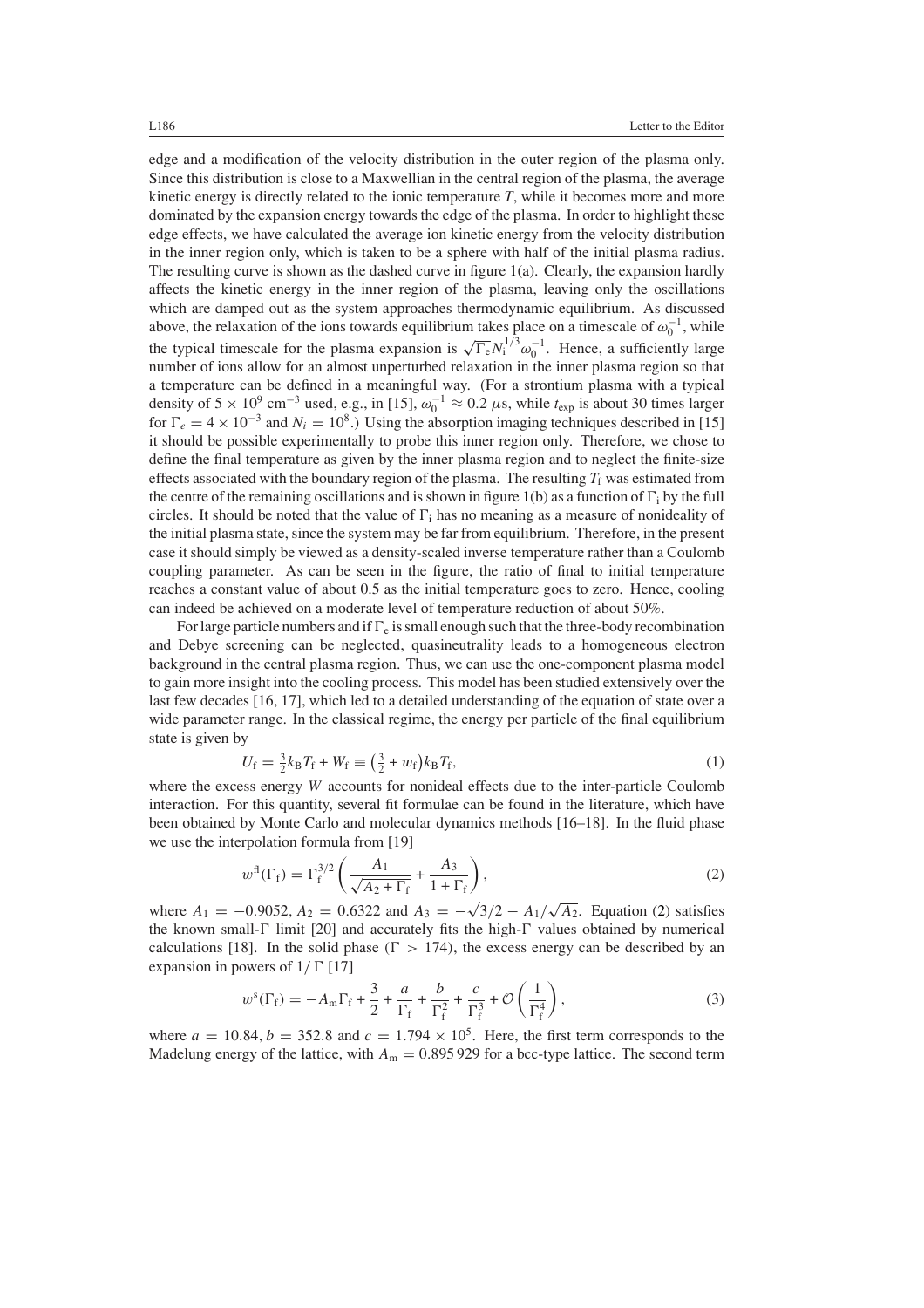describes thermal contributions corresponding to an ideal gas of phonons while the higher order terms account for anharmonic corrections. Assuming an unchanged ionic phase-space distribution function directly after the photoionization, where the spatial distribution due to the finite temperature is represented by Gaussian profiles centred on the sites of the bcc lattice, the internal energy of the initial non-equilibrium state is given by

<span id="page-4-1"></span>
$$
U_{\rm i} = \frac{3}{2} k_{\rm B} T_{\rm i} + W_{\rm i} = \frac{3}{2} k_{\rm B} T_{\rm i} - k_{\rm B} T_{\rm i} A_{\rm m} \Gamma_{\rm i} + k_{\rm B} T_{\rm i} \frac{\Gamma_{\rm i}}{2} \left[ \frac{\langle r^2 \rangle}{a^2} - \frac{7}{8} B \left( \frac{\langle r^2 \rangle}{a^2} \right)^2 \right],\tag{4}
$$

where  $B = \frac{1}{2} \sum_{i,j} \frac{a^5}{r_{ij}^5}$ , with  $B = 0.876719$  for a bcc lattice. While the first two terms correspond to the ion kinetic energy and the Madelung energy of a bcc lattice of point charges, the last two terms give the leading-order corrections due to a broadened charge distribution at the lattice sites expanded in terms of the mean-squared ion displacement  $\langle r^2 \rangle$ . Assuming an initially non-interacting atomic gas and harmonic trapping potentials we have

$$
\frac{\langle r^2 \rangle}{a^2} = \frac{3k_B T_i}{M \omega_{\rm L}^2 a^2} = 3 \frac{\omega_0^2}{\omega_{\rm L}^2} \Gamma_{\rm i}^{-1},\tag{5}
$$

<span id="page-4-2"></span><span id="page-4-0"></span>where  $\omega_L$  is the oscillation frequency of the trapping potentials. The final temperature is now simply obtained from energy conservation

$$
\frac{T_{\rm f}}{T_{\rm i}} = \frac{3/2 + w_{\rm i}(\Gamma_{\rm i})}{3/2 + w_{\rm f}(\Gamma_{\rm f})},\tag{6}
$$

with  $w = w^{\text{fl}}$  for  $\Gamma \le 174$  and  $w = w^{\text{s}}$  for  $\Gamma > 174$ . Figure [1\(](#page-2-0)b) shows the ratio  $T_f/T_i$ as a function of  $\Gamma_i$  for  $\langle r^2 \rangle/a^2 = 0$ , i.e. for a point-like ionic density at the lattice sites. A comparison with our numerical data shows that equation [\(6\)](#page-4-0) reproduces the numerical values for a finite-size plasma quite well. The remaining discrepancies should be attributable to finite-size effects [21, 22]. At small values of  $\Gamma_i$  the temperature ratio starts out from unity and decreases with increasing  $\Gamma_i$ , since the excess potential energy of the final fluid state is naturally larger than that of the initial lattice configuration. As  $\Gamma_i$  exceeds a value of  $\Gamma_i \approx 70$  the temperature ratio rises linearly, connected with a solidification of the plasma, where  $\Gamma_f = 174$  stays constant (see the inset). In this regime, regions of fluid and solid phases coexist in the plasma. At  $\Gamma_i \approx 84$  the system has crossed the melting point and the temperature ratio approaches a value of 1*/*2. This factor of 1*/*2 originates from the additional thermal energy of  $3k_B T_f/2$  arising from thermal lattice excitations. However, the situation changes if a finite extension of the initial charge distribution at the lattice sites is considered. Neglecting terms of order  $(\langle r^2 \rangle/a^2)^2$  in equation [\(4\)](#page-4-1), one finds that for finite  $\omega_L$  the temperature approaches a value of  $(1 + \omega_0^2/\omega_L^2)/2$  if  $\langle r^2 \rangle \ll a^2$ .

Let us now turn to the question of the influence of possible lattice defects, i.e. how perfect must the initial-state lattice be in order to observe correlation cooling? Such defects are easily accounted for in the previous consideration. Introducing a filling factor *f* , defined as the probability that a given lattice site is occupied, simply reduces the average charge at each lattice site. Therefore, the potential energy of the initial state can be written as  $f^2w_i(\Gamma_i^*)k_BT_i$ , where  $\Gamma_i^*$  corresponds to the temperature scaled by the density of the perfectly filled lattice, which is related to the actual value of  $\Gamma_i$  by  $\Gamma_i^* = f^{-1/3} \Gamma_i$ . Substituting this into equation [\(4\)](#page-4-1) yields

$$
\frac{T_{\rm f}}{T_{\rm i}} = \frac{3/2 + f^2 w_{\rm i} (f^{-1/3} \Gamma_{\rm i})}{3/2 + w_{\rm f} (\Gamma_{\rm f})} \tag{7}
$$

as the generalization of equation [\(6\)](#page-4-0) to non-perfect filling. In figure  $2(a)$  $2(a)$ , we show the resulting final temperature as a function of the filling factor for two different  $\Gamma_i$ . A decreasing filling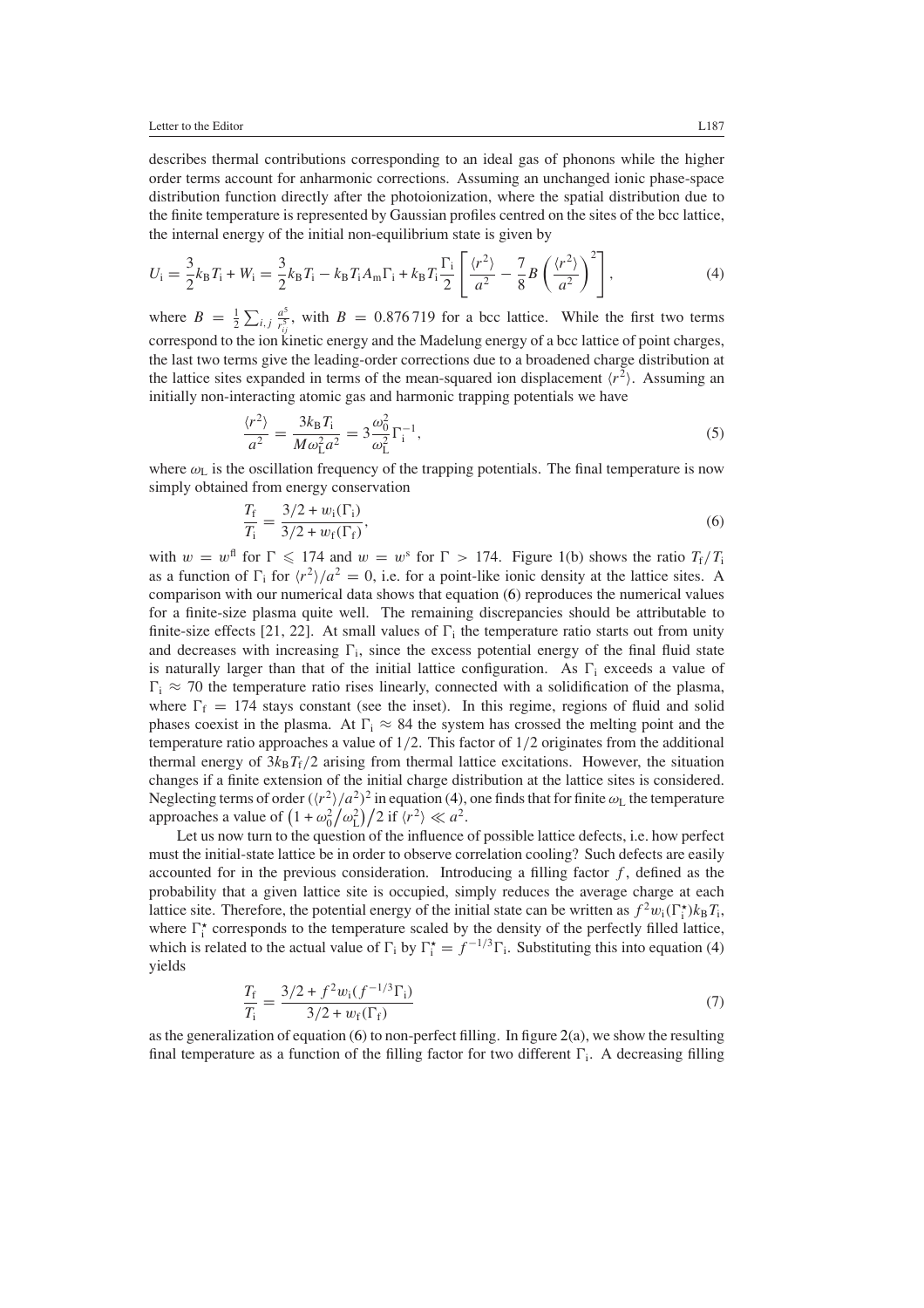

<span id="page-5-0"></span>**Figure 2.** (a) Final temperature as a function of the lattice filling factor for  $\Gamma_i = 200$  (solid line) and  $\Gamma_i = 400$  (dashed line). The grey horizontal line separates cooling from heating. (b) Phase diagram for the final plasma state in the  $f - \Gamma_i$  plane.

enhances the initial potential energy (compared to that of a full lattice with the same average *density*, *not* the same *lattice constant*), leading to a rapid increase of the final temperature. As a consequence, cooling can be achieved for a nearly perfect lattice only. Furthermore, for a fixed  $f < 1$ , increasing  $\Gamma_i$  leads to larger values for the temperature ratio. This heating also influences the possibility of the creation of a crystallized plasma phase, since the melting point of  $\Gamma_f = 174$  is shifted to larger values of  $\Gamma_i$ , as shown in the phase diagram, figure [2\(](#page-5-0)b). For values of  $f < 0.9855$ , the system always ends up in the fluid phase independent of  $\Gamma_i$ .

The above picture suggests that, for a perfect initial state, cooling is always possible independent of the initial temperature. At low enough temperatures, however, the classical treatment will break down, and quantum mechanical effects will become important. As in the classical case the quantum statistical internal energy of a Coulomb solid<sup>3</sup> can be written as a sum of the Madelung energy, harmonic contributions arising from linear lattice excitations and anharmonic corrections. For the harmonic contributions to the excess energy we use an analytic approximation formula obtained recently [23], which reproduces the numerical results for harmonic Coulomb crystals very accurately. The anharmonic corrections are taken from [24], where they were obtained by fitting the results of quantum Monte Carlo simulations. The resulting expression is too lengthy to be reproduced here, but incorporates both the known semiclassical high-temperature limit and the quantum mechanical ground-state energy of a Coulomb crystal,

$$
w_{gs} = -A_m \Gamma_f + 1.329\theta - \frac{0.365}{\sqrt{r_s}} \theta + \mathcal{O}\left(\frac{\theta}{r_s^{3/2}}\right). \tag{8}
$$

<span id="page-5-1"></span>Here,  $\theta = (\hbar \omega_0)/(k_B T)$  measures the importance of quantum effects, i.e. zero-point ion oscillations, and  $r_s = aMe^2/\hbar^2$  is the Wigner–Seitz radius in units of the ionic Bohr radius. As in the previous classical considerations, we apply a sudden approximation assuming an unchanged density matrix directly after the photoionization pulse. The initial energy of the plasma is thus found from the expectation value of the new Hamiltonian using a density matrix representing independent harmonic oscillators arranged on a bcc lattice. The result is

$$
U_{\rm i} = \frac{3}{4} \hbar \omega_{\rm L} \coth\left(\frac{\hbar \omega_{\rm L}}{2k_{\rm B}T_{\rm i}}\right) - k_{\rm B} T_{\rm i} A_{\rm m} \Gamma_{\rm i} + k_{\rm B} T_{\rm i} \frac{\Gamma_{\rm i}}{2} \left[\frac{\langle r^2 \rangle}{a^2} - \frac{7}{8} B \left(\frac{\langle r^2 \rangle}{a^2}\right)^2\right],\tag{9}
$$

 $3$  As mentioned previously, for typical experimental setups as in [1],  $\Gamma_i$  is of the order of 10000, i.e. well within the crystallized regime.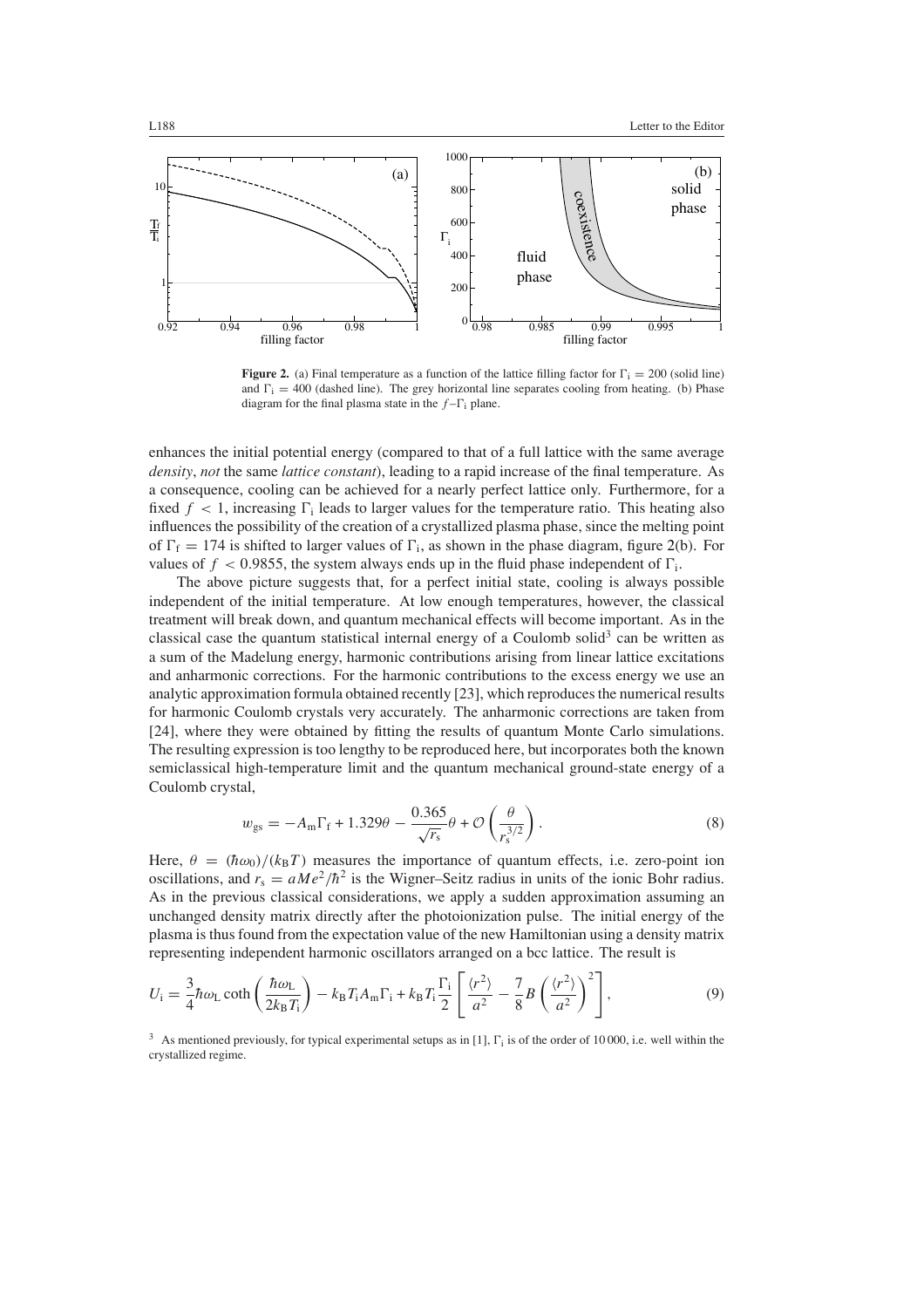

<span id="page-6-1"></span>**Figure 3.** Final scaled temperature as a function of the initial scaled temperature for  $r_s = 2 \times 10^9$ and for  $\omega_L/\omega_0 = 1$  (thick solid line),  $\omega_L/\omega_0 = 2$  (dashed line) and  $\omega_L/\omega_0 = 1/2$  (dot-dashed line). For comparison, the result obtained with the classical expressions for initial- and finalstate energies is shown by the thin solid line. The horizontal dotted lines show the estimate equation [\(11\)](#page-6-0) for the limiting temperature.

which exactly corresponds to the classical expression equation [\(4\)](#page-4-1) except that the kinetic energy  $3k_B T_i/2$  is replaced by its quantum mechanical counterpart. Moreover, the meansquared displacement is now given by

$$
\frac{\langle r^2 \rangle}{a^2} = \frac{3}{2} \nu \coth\left(\frac{\hbar \omega_L}{2k_B T_i}\right) \tag{10}
$$

rather than equation [\(5\)](#page-4-2), where  $v = \omega_0/(\omega_L \sqrt{r_s})$ . The final temperature is again obtained by equating the initial and final energies of the plasma. Figure [3](#page-6-1) shows  $\Gamma_f$  as a function of  $\Gamma_i$  for  $r_s = 2 \times 10^9$ . In contrast to the classical case, here the final temperature cannot be decreased to arbitrarily low values, rather it approaches a finite constant value as  $T_i \rightarrow 0$ , since the initial charge distributions at the lattice sites have a finite extension at  $T_i = 0$  due to zero-point oscillations. Using the low-temperature limit equation [\(8\)](#page-5-1) as an estimate for the final energy and neglecting terms of order  $v^2$  in the resulting energy balance, this limiting temperature is found to be

$$
\frac{k_{\rm B}T_{\rm f}}{\hbar\omega_0} = \frac{1}{2}\frac{\omega_{\rm L}}{\omega_0} + \frac{1}{2}\frac{\omega_0}{\omega_{\rm L}} - \Omega,\tag{11}
$$

<span id="page-6-2"></span><span id="page-6-0"></span>where  $\Omega = 0.886 - 0.243 / \sqrt{r_s}$ . Since  $\Omega < 0.886$  independent of  $r_s$ , the limiting temperature is always positive and takes on a minimum value of

$$
\left(\frac{k_{\rm B}T_{\rm f}}{\hbar\omega_0}\right)_{\rm min} = 1 - \Omega \xrightarrow{r_s \gg 1} 0.114\tag{12}
$$

at an optimum ratio of  $\omega_L$  and  $\omega_0$  of

$$
\left(\frac{\omega_{\rm L}}{\omega_0}\right)_{\rm min} = 1. \tag{13}
$$

Note, however, that the limiting temperature obtained numerically with the full expression for  $w_f$  is slightly smaller since at finite temperature the system will not be in the ground state, hence its potential energy is somewhat larger than that given by equation [\(8\)](#page-5-1). We may rewrite equation [\(12\)](#page-6-2) as  $\lambda_T/a = \sqrt{2\pi/[\sqrt{r_s}(1-\Omega)]} \stackrel{r_s \gg 1}{\longrightarrow} 7.424r_s^{-1/4}$ , where  $\lambda_T = h/\sqrt{2\pi M k_B T_f}$ is the thermal de Broglie wavelength. This would suggest that it is possible to reach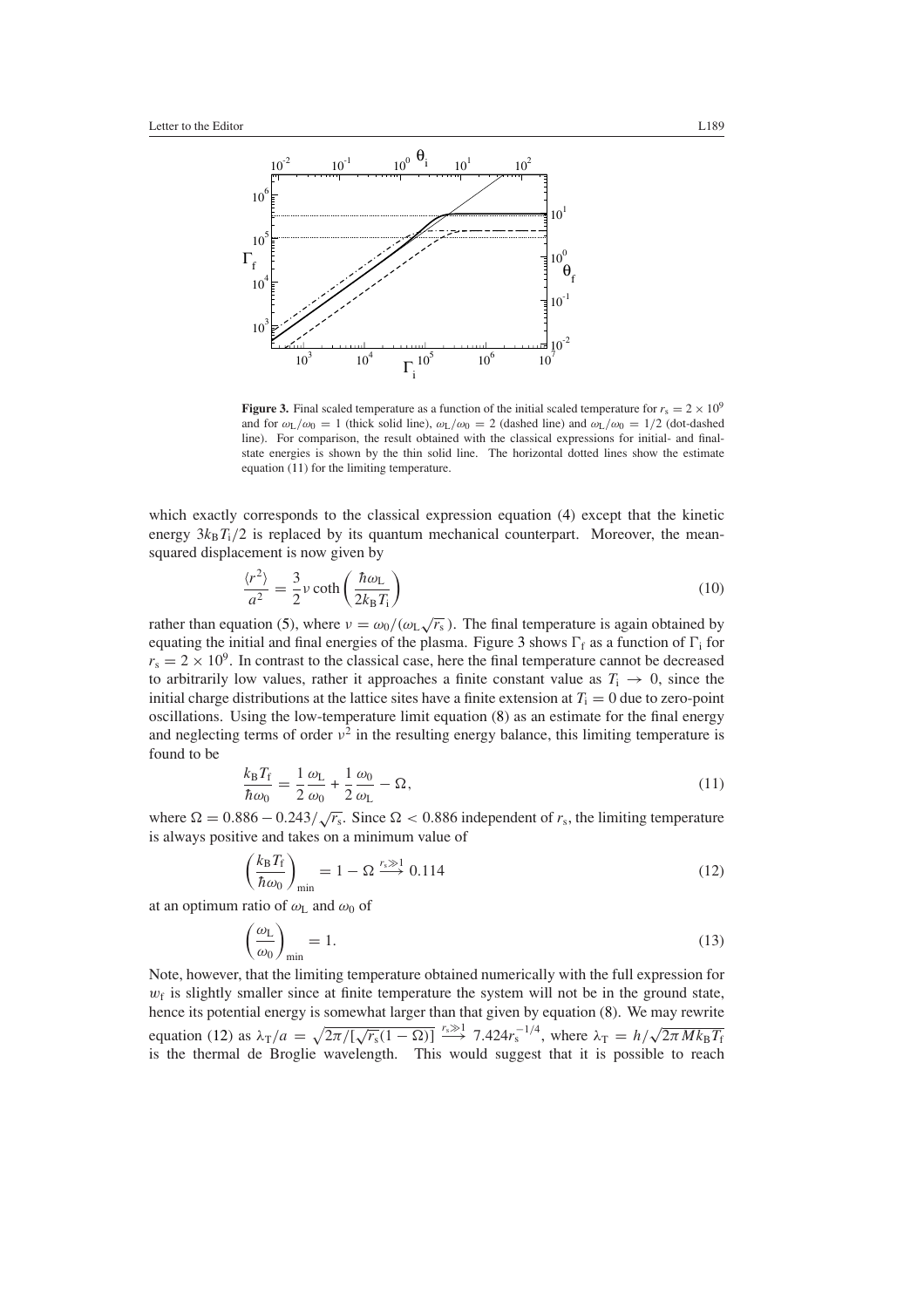the degenerate regime of  $\lambda_T/a \approx 1$  if  $r_s$  can be decreased sufficiently, i.e. to a value  $r_s \approx 3 \times 10^3$ . Even for hydrogen this would correspond to an unrealistically large density of  $4 \times$  $10^{23}$  cm<sup>-3</sup>. Note, however, that the value of *r*<sub>s</sub> enters the ratio  $\lambda_T/a$  with a power of 1/4 only, so that values of  $\lambda_T/a = 1/10$  can be reached if  $r_s \approx 3 \times 10^7$ , corresponding to a density of <sup>4</sup> <sup>×</sup> 1011 cm−3, which has already been surpassed with cold Bose-condensed hydrogen atoms [25]. In this regime, the present considerations will not hold, since effects of particle statistics will be important which have not been included in the above expressions for the energies. However, equation [\(12\)](#page-6-2) might serve as an estimate for the parameter values necessary to reach the degenerate regime.

In summary, we have discussed the possibility of correlation cooling and of the creation of a strongly coupled ultracold neutral plasma by photoionization of a highly ordered state of cold atoms, achievable with optical lattices. Classical considerations have shown that the initial temperature can be reduced by a factor of 2 if the atomic sample is non-interacting initially, offering the possibility of reaching ion temperatures which have not been achieved so far. The quantum regime has been investigated using existing expressions for the equilibrium internal energy of the system. Here it was found that the final temperature approaches a constant value which arises from zero-point oscillations in the lattice potentials and depends on the density as well as the geometry of the optical lattice. An almost perfect lattice is necessary to observe the discussed cooling effects, since even a small amount of lattice defects largely increases the final temperature. However, it has been demonstrated that it is possible to create regular structures with a well-defined number of atoms localized in the potential wells of an optical lattice [26].

# **Acknowledgment**

Financial support from the DFG through grant RO1157*/*4 is gratefully acknowledged.

# **References**

- [1] Killian T C, Kulin S, Bergeson S D, Orozco L A, Orzel C and Rolston S L 1999 *Phys. Rev. Lett.* **83** 4776
- [2] Kulin S, Killian T C, Bergeson S D and Rolston S L 2000 *Phys. Rev. Lett.* **85** 318
- [3] Killian T C, Lim M J, Kulin S, Dumke R, Bergeson S D and Rolston S L 2001 *Phys. Rev. Lett.* **86** 3759
- [4] Kuzmin S G and O'Neil T M 2002 *Phys. Rev. Lett.* **88** 065003
- [5] Robicheaux F and Hanson J D 2002 *Phys. Rev. Lett.* **88** 055002
- [6] Gericke D O and Murillo M S 2003 *Contrib. Plasma Phys.* **43** 298
- [7] Murillo M S 2001 *Phys. Rev. Lett.* **87** 115003
- [8] Roberts J L, Fertig C D, Lim M J and Rolston S L 2004 *Preprint* physics*/*0402041
- [9] Vanhaecke N, Comparat D, Tate D A and Pillet P 2004 *Preprint* quant-ph*/*0401045
- [10] Killian T C, Ashoka V S, Gupta P, Laha S, Nagel S B, Simien C E, Kulin S, Rolston S L and Bergeson S D 2003 *J. Phys. A: Math. Gen.* **36** 6077
- [11] Pohl T, Pattard T and Rost J M 2003 *Preprint* physics*/*0311131 (*Phys. Rev. Lett.* at press)
- [12] Gericke D O, Murillo M S, Semkat D, Bonitz M and Kremp D 2003 *J. Phys. A: Math. Gen.* **36** 6087
- [13] Semkat D, Kremp D and Bonitz M 1999 *Phys. Rev.* E **59** 1557
- [14] King I R 1966 *Astron. J.* **71** 64
- [15] Simien C E, Chen Y C, Gupta P, Laha S, Martinez Y N, Mickelson P G, Nagel S B and Killian T C 2003 *Preprint* physics*/*0310017
- [16] Ichimaru S 1982 *Rev. Mod. Phys.* **54** 1017
- [17] Dubin D H E and O'Neil T M 1999 *Rev. Mod. Phys.* **71** 87
- [18] DeWitt H, Slattery W and Chabrier G 1996 *Physica* B **228** 158
- [19] Chabrier G and Potekhin A Y 1998 *Phys. Rev.* E **58** 4941
- [20] Abe R 1959 *Prog. Theor. Phys.* **21** 475
- [21] Schiffer J P 2002 *Phys. Rev. Lett.* **88** 205003